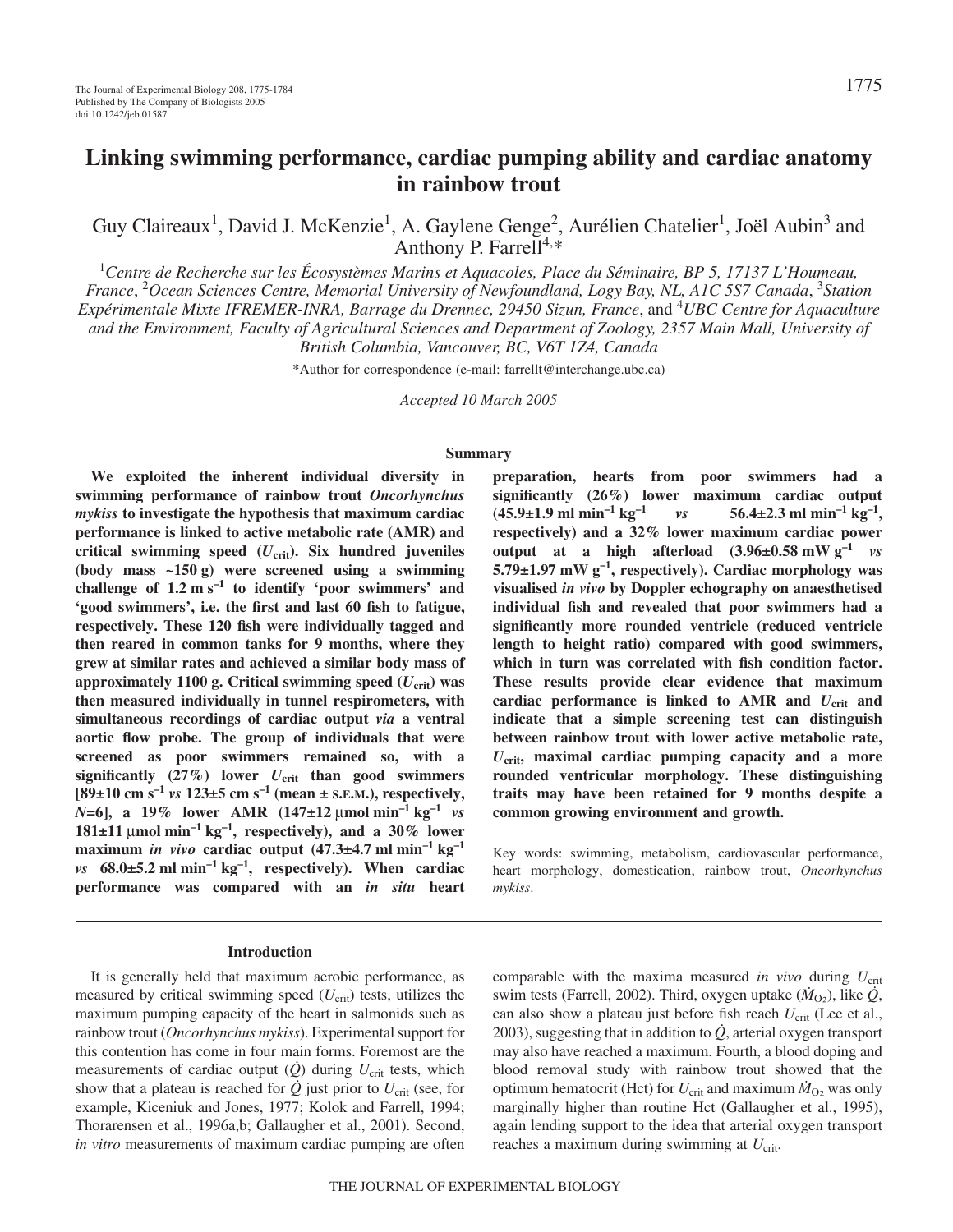## 1776 G. Claireaux and others

While these data are compelling, they are not conclusive evidence and may not even be applicable to other fish species. Indeed, Soofiani and Priede (1985) and later Reidy et al. (1995) both showed that  $M_{O<sub>2</sub>}$  in Atlantic cod *Gadus morhua* was greater post-exercise rather than during exercise. In fact, the suggestion was made that metabolic scope for Atlantic cod evolved to accommodate post-prandial and post-exercise peaks in oxygen demand rather than those during locomotor activity (Soofiani and Priede, 1985). However, while feeding greatly increases  $M_{O<sub>2</sub>}$  in all fish including salmonids (Jobling, 1981; Brett, 1983; Legrow and Beamish, 1986), active metabolic rate (AMR) in salmonids is typically 2–3 times higher than the postexercise  $M_{O<sub>2</sub>}$  measured in Atlantic cod (Nelson et al., 1996). Furthermore, while feeding increases  $\dot{M}_{O_2}$  by 50–100% in salmonids, AMR during post-prandial swimming is no higher than in unfed fish (Thorarensen, 1994; Alsop and Wood, 1997). In fact, because  $U_{\text{crit}}$  is compromised post-prandially, it seems likely that there is no excess capacity for salmonids to pump blood to the intestine and liver to maximise digestion, as well as to skeletal muscles to maximise locomotion (Farrell et al., 2001). Indeed, gut blood flow decreases dramatically during exercise (Thorarensen et al., 1993). Thus, while the weight of evidence supports the idea that cardiac pumping is maximal during swimming at  $U_{\text{crit}}$ , some room for doubt still remains, especially given the recent finding that exercising monitor lizards have a higher AMR post-prandially compared with in the unfed state (Bennett and Hicks, 2001) and that in Atlantic cod the post-prandial increase in  $\dot{M}_{O<sub>2</sub>}$  for a fixed meal size increased with swimming activity (Blaikie and Kerr, 1996).

A difficulty with interventional experiments is the degree of inherent individual diversity that exists in physiological performance traits, which can often be greater than the change elicited by the experimental intervention. In the present study we exploited inherent individual diversity and reasoned that if cardiac performance is indeed closely linked with swimming performance, then poor swimmers should have poorer cardiac performance than good swimmers. Therefore, we screened a large group of hatchery-raised rainbow trout to identify good and poor swimmers within the population. These fish were then individually tagged and allowed to grow together for a further 9 months, at which point their cardiac performance was measured both *in vivo* and *in vitro* to compare good and poor swimmers. In addition, and because cardiac abnormalities are frequently reported for cultured fish (Poppe and Taksdal, 2000; Brocklebank and Raverty, 2002; Poppe et al., 2002, 2003; Gamperl and Farrell, 2004), we compared simple cardiac meristics to determine if differences in cardiac morphology were associated with poor cardiac performance and swimming.

### **Materials and methods**

## *Fish holding and screening*

Fish rearing and experiments were conducted at the Station Expérimental Mixte IFREMER-INRA (Sizun, France). Rainbow trout *Oncorhynchus mykiss* Walbaum eggs, from a spring spawning strain, were fertilised on April 16<sup>th</sup> 2002 and

| Table 1. Length, mass and condition factor of adult rainbow |
|-------------------------------------------------------------|
| trout at the time of screening into good and poor swimmers, |
| and the same fish 9 months later                            |

|                                      | Good<br>swimmers | Poor<br>swimmers |
|--------------------------------------|------------------|------------------|
| Initial conditions (January 2003)    |                  |                  |
| Mass $(g)$                           | $142\pm3$        | $148\pm3$        |
| Length $(cm)$                        | $21.8 \pm 0.7$   | $21.7 \pm 0.7$   |
| Condition factor CF                  | $1.37 \pm 0.02$  | $1.44 \pm 0.02*$ |
| Final conditions (September 2003)    |                  |                  |
| Mass $(g)$                           | $1110\pm37$      | $1101 \pm 39$    |
| Length $(cm)$                        | $42.5 \pm 0.5$   | $41.8 \pm 0.5$   |
| Condition factor CF                  | $1.44 \pm 0.02$  | $1.51 \pm 0.03*$ |
| Values are mean $\pm$ s.E.M. (N=60). |                  |                  |

\*Significant difference between groups (Student's *t*-test; *P*<0.05).

emergent fry started feeding on May 29<sup>th</sup> 2002. In July, fish were moved to outdoor rearing tanks supplied with aerated ambient temperature freshwater, diverted from a nearby spring. On January  $10^{th}$  2003 (water temperature=7.0°C), six batches of 100 fish were successively transferred to a 3 m diameter circular tank, in which plastic meshing delimited a swimming ring (inner circumference= $8.5 \text{ m}$ ; width=0.8 m), and left undisturbed for 15 min. By manipulating the valve that controlled the water supply to the tank, water velocity was progressively raised (within 15 min) from 0.2 to 1.2 m  $s^{-1}$ , as measured using a flowmeter (Marsh-McBirney 200, Frederick, MD, USA). Fish swam against this current until they fatigued and fell back against a mesh screen just upstream of the water inflow. The first ten fish to fatigue (termed poor swimmers) among the 100 fish were removed from the tank, anaesthetised, their length and body mass measured (Table 1), and a Passive Integrated Transponder (PIT-tag) inserted into the peritoneal cavity. The glass PIT tags (8 mm long and 2.12 mm diameter) were purchased from ORDICAM DSC (Ordicam, Rambouillet, France) and were read using a Planete 128 DSC reader (Ordicam) at 134.2 kHz. The water current was maintained and fatigued fish removed until the last 10 fish (termed good swimmers) reached exhaustion. Good swimmers were also fitted with a PIT tag. Poor swimmers fatigued within 10–15 min, while good swimmers avoided the back grid for 45–60 min. This procedure was repeated for each batch of 100 fish. The resulting 120 fish were then mixed in two outdoor holding tanks  $(12 \text{ m}^3)$  until September 2003, when biometrics of all the fish were remeasured (Table 1) and the experiments performed. No mortality occurred during the 9-month growing period, during which fish were fed twice a day *ad libitum* with commercial feed (BioMar, Brande, Denmark). The rearing temperature followed the normal seasonal changes in the spring water and ranged between 7°C in winter and 18°C in summer.

#### In vivo *swimming studies*

*In vivo* studies were performed on six poor swimmers of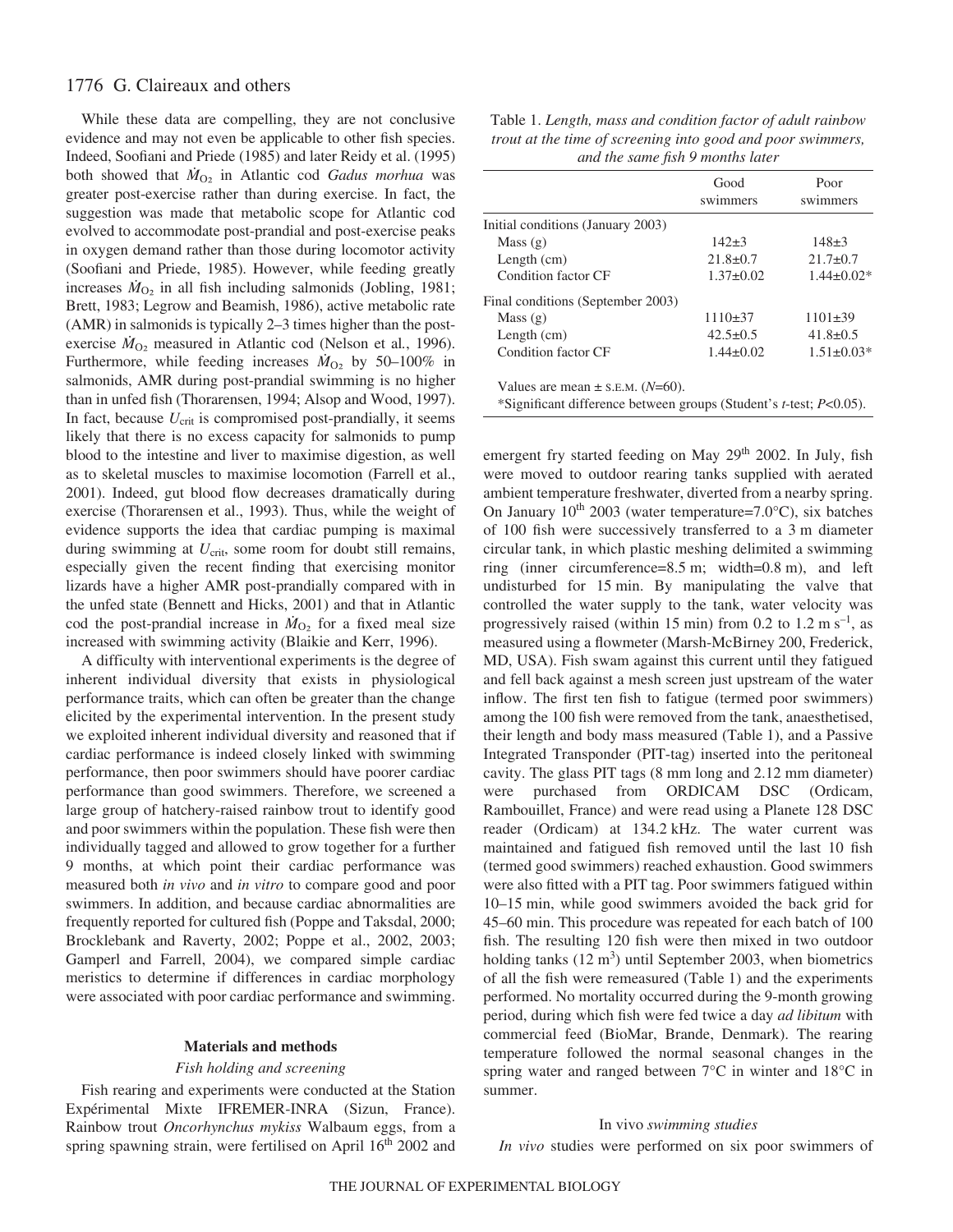mean ( $\pm$  s.E.M.) mass 1204 $\pm$ 105 g and fork length 419 $\pm$ 11 mm, and six good swimmers with a mean mass  $1030\pm62$  g and forklength  $419\pm10$  mm. The water temperature was  $16\pm0.4^{\circ}$ C during these experiments. Fish were anaesthetised in 0.1 mg  $l^{-1}$ MS-222 buffered with  $0.1 \text{ mg l}^{-1}$  NaHCO<sub>3</sub> before being transferred to an operating table, where their gills were irrigated with aerated water containing diluted anaesthetic  $(0.05 \text{ mg l}^{-1} \text{ MS-222}$  and NaHCO<sub>3</sub>). The ventral aorta was exposed *via* an incision in the cleithrum, a Transonic flow probe (Transonic Systems, Ithaca, NY, USA) placed around it and the incision closed with silk sutures. The dorsal aorta (DA) was then cannulated using the technique described by Soivio et al. (1975). Following surgery, fish were transferred to individual opaque PVC chambers, where they recovered for 48 h in a continuous flow of normoxic water. The DA cannula was flushed daily with heparinised  $(10 IUI^{-1})$  Cortland's saline (Wolf, 1963). Following this recovery period, trout were carefully transferred, without air-exposure, into a water-filled plastic bag and then into a swimming respirometer, where they recovered for at least 4 h while swimming gently against a water velocity of 30 cm  $s^{-1}$ .

The  $U_{\text{crit}}$  swimming tests were performed using two Bretttype swim-tunnel respirometers, designed to exercise individual fish in a non-turbulent water flow with a uniform velocity profile (Steffensen et al., 1984). One respirometer constructed of PVC has been described in detail previously (McKenzie et al., 2001). The second was of a similar design and size, but constructed in stainless steel, with a total water volume of 481 and a swim chamber with a square crosssectional area of 290 cm<sup>2</sup>. Water flow was generated by a thermo plastic composite propeller downstream of the swim chamber, attached to a variable speed, low inertia, brushless servo-motor (Ultact II, Phase Motion Control S.R.L., Milan, Italy), calibrated to deliver water velocities in  $\text{cm s}^{-1}$  and swimming speeds in body lengths  $s^{-1}$  (*BL*  $s^{-1}$ ). The respirometer was thermostatted by immersion in a large outer stainless steel tank that received a flow of aerated water. In both respirometers, swimming speeds were corrected for the solid blocking effect of the fish, as described by Bell and Terhune (1970).

Each trout was exposed to progressive water velocity increments of 10 cm  $s^{-1}$  every 30 min, until fatigue. Fish were considered to be fatigued when they were unable to remove themselves from the posterior screen of the swimming chamber despite gentle encouragement with a sudden increase in water velocity. Measurements of oxygen uptake  $(M<sub>O2</sub>)$  were collected at each swimming speed, as described in McKenzie et al. (2001). These measurements were used to derive: (i) the notional metabolic rate of the immobile fish (IMR); (ii) the maximum metabolic rate of activity (AMR) during swimming (this occurred at speeds approaching  $U_{\text{crit}}$ ); and (iii) net aerobic scope relative to IMR (McKenzie et al., 2003a). Critical swimming speed was calculated in both absolute (cm  $s^{-1}$ ) and relative  $(BL\text{ s}^{-1})$  terms, as described by Brett (1964). Three fish from each experimental group swam in each of the two respirometers. Prior to actual experiments, preliminary  $U_{\text{crit}}$  tests were run on four, non-instrumented trout (two good swimmers, two poor swimmers) in both the PVC and steel respirometers. There were no systematic differences in either  $M_{O<sub>2</sub>}$  or swimming performance linked to a particular respirometer (mean ± S.E.M.): AMR was  $181\pm39 \text{ }\mu\text{mol kg}^{-1} \text{ min}^{-1}$  in the PVC tunnel and 195 $\pm$ 37 µmol kg<sup>-1</sup> min<sup>-1</sup> in the steel tunnel, while  $U_{\text{crit}}$  was 2.45 $\pm$ 0.28 *BL* s<sup>-1</sup> in the PVC tunnel and 2.40 $\pm$ 0.21 *BL* s<sup>-1</sup> in the steel tunnel.

Measurements of cardiac output (*Q*) were made at each swimming speed. Data from the flow probe were acquired and displayed real-time on a PC with LabVIEW software (Axelsson et al., 2002). Measurements of dorsal aortic blood pressure (*P*DA) were also made at each speed by connecting the saline-filled DA cannula to a physiological pressure transducer (Statham P23XL, Statham Instruments, Oxnard, CA, USA), with the amplified (Gould Universal amplifier, Gould Instruments, Valley View, OH, USA) signal then acquired and displayed on the PC with LabVIEW software (Axelsson et al., 2002). Heart rate (*f*H) was calculated automatically from the flow probe signal, and used to derive cardiac stroke volume (*V*S) (Gallaugher et al., 2001). Total systemic vascular resistance ( $R<sub>sys</sub>$ ) during swimming was calculated from the measurements of  $\dot{Q}$  and *PDA* (Gallaugher et al., 2001). Maximum values for  $\dot{Q}$ ,  $fH$  and *V*S were identified from the cardiovascular measurements made at each swimming speed, as was the minimum value for *R*sys. These extreme values always occurred at speeds near  $U_{\text{crit}}$ .

Arterial blood samples  $(100 \mu l)$  were collected from the DA cannula (and replaced with an equal volume of saline) at swimming speeds of 40 cm  $s^{-1}$  and 80 cm  $s^{-1}$ , as well as just prior to fatigue (i.e. at  $U_{\text{crit}}$ ). Arterial blood total O<sub>2</sub> content  $(Ca<sub>O2</sub>)$  was measured using the method of Tucker (1967), as described in McKenzie et al. (2003b). The measurements of  $Ca<sub>O2</sub>$  and maximum  $\dot{Q}$  (see above) were then used to calculate maximum rates of arterial blood  $O_2$  transport ( $T_{O_2}$ ), as described by Gallaugher et al. (2001).

### In vitro *perfused heart studies*

The *in vitro* studies were performed on 15 fish (good swimmers: body mass= $1148\pm63$  g, ventricular mass=  $0.87\pm0.07$  g; poor swimmers: body mass=1106 $\pm$ 59 g, ventricular mass=0.92±0.08 g). The *in situ* heart preparation used to assess maximum cardiac performance has been described in detail by Farrell et al. (1986) and included the modifications outlined by Farrell et al. (1988). Briefly, fish were anaesthetised, transferred to an operating sling where their gills were irrigated with aerated buffered anaesthetic at  $4^{\circ}$ C, and injected with 0.6 ml of heparinised (100 IU ml<sup>-1</sup>) saline *via* the caudal vessels. A stainless steel input cannula was secured into the sinus venosus through a hepatic vein and perfusion begun immediately with oxygenated saline containing a tonic level of adrenaline (5 nmol  $l^{-1}$  adrenaline). Silk threads were used to occlude any remaining hepatic veins and the ducti Cuvier. A stainless steel output cannula was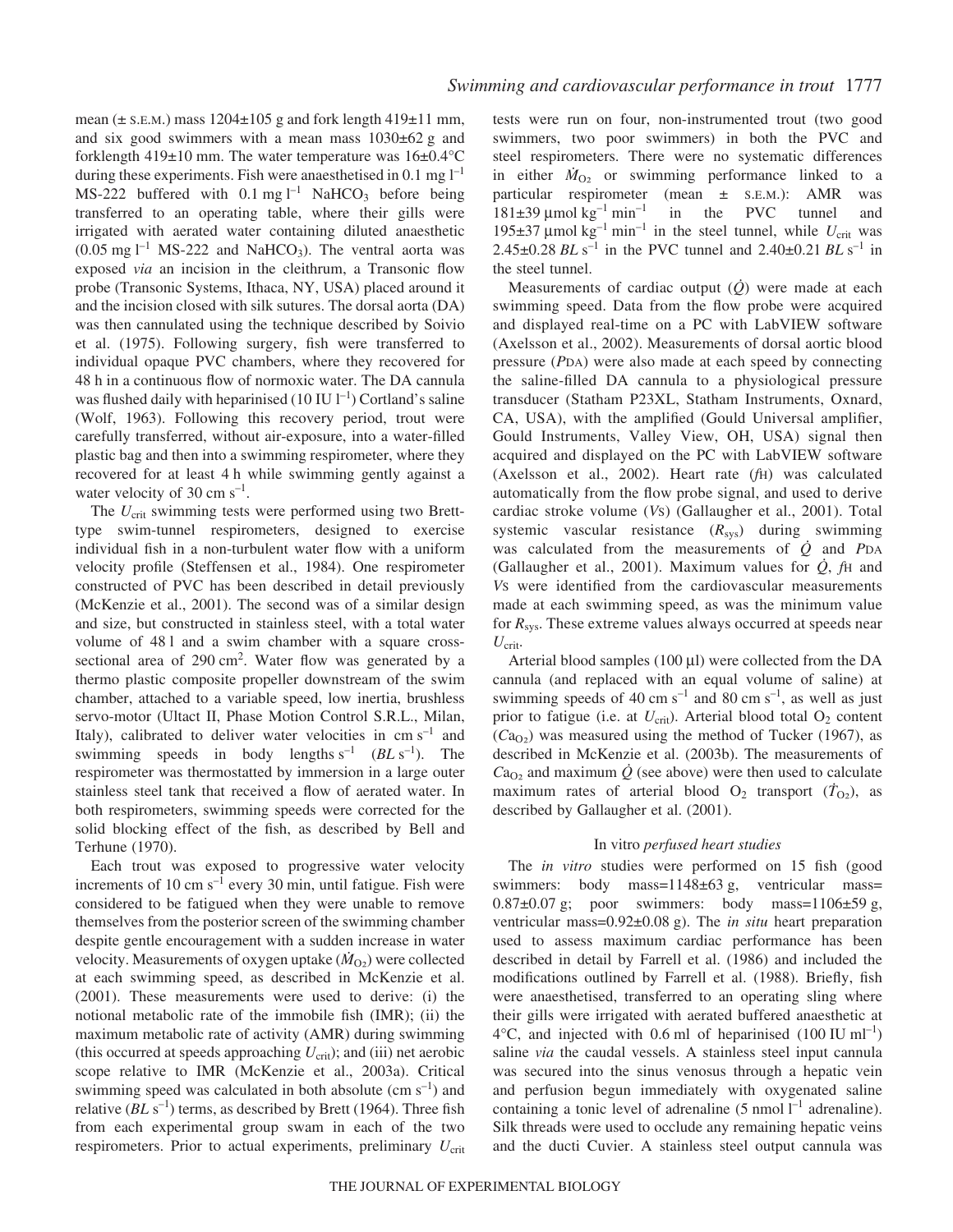

Fig. 1. A schematic diagram illustrating the measurements made during the echo-Doppler examination of the hearts. Ventricle length ( $L$ ), ventricle width ( $W$ ) and the angle ( $\alpha$ ) subtended between the ventral aorta and the ventral surface of the ventricular wall.

advanced into the ventral aorta until the tip was in the bulbus arteriosus and tied firmly in place. These procedures, which were completed in 15–20 min, isolated the heart in terms of saline input and output, while leaving the pericardium intact. The preparation was then immersed in a saline-filled, temperature-controlled organ bath at 16°C, where the input and output cannulae were attached to constant pressure heads. The heart was perfused with an oxygenated physiological saline (Farrell et al., 1988) and filling (input) pressure of the heart was adjusted to give a routine *Q* of  $25$  ml min<sup>-1</sup> kg<sup>-1</sup> body mass. Mean output pressure was set at ~5·kPa to simulate routine *in vivo* mean ventral aortic blood pressures (Stevens and Randall, 1967). The heart maintained this control level of performance for a period of  $15-20$  min before the assessment protocol began.

The maximum pumping ability of the heart was assessed first by measuring maximum  $\dot{Q}$  when filling pressure was increased (i.e. a Starling response) and then by increasing output pressure to 8 and 9 kPa to elicit an increase in cardiac power output while the heart continued to pump maximally. When rainbow trout swim, or when they are given an intraarterial adrenaline injection, both *Q* and diastolic ventral aortic pressure increase, but mean pressure rarely exceeds 8·kPa (Kiceniuk and Jones, 1977; Gamperl et al*.*, 1994). The heart was then returned to the control perfusion conditions for a 15 min recovery and equilibration with a new adrenaline concentration  $(1 \mu \text{mol} \, \text{l}^{-1})$  in the perfusate, which was then used to assess the effect of maximum adrenergic stimulation of the heart (see Mercier et al., 2000). The two adrenaline concentrations used (5 nmol  $l^{-1}$  and 1 µmol  $l^{-1}$ ) span the range for circulating catecholamine levels observed in resting and stressed trout, respectively (Milligan et al*.,* 1989; Randall and Perry, 1992; Gamperl et al*.,* 1994). An in-line Transonic flow probe (Transonic Systems, Ithaca, NY, USA) was used to record  $\dot{Q}$  (= ventral aortic flow in the output cannula). Pressures in the sinus venosus (input) and ventral aorta (output) were measured using DP6100 pressure transducers (Medizintechnik, Dusslingen, Germany), through saline-filled tubes placed at the

Table 2. *Mean critical swimming speed (U<sub>crit</sub>) and cardiovascular variables in adult rainbow trout that had been screened as good or poor swimmers 9 months earlier*

| Good<br>swimmers  | Poor<br>swimmers   |
|-------------------|--------------------|
| $123+5$           | $89 \pm 10*$       |
| $2.93 \pm 0.12$   | $2.14\pm0.25*$     |
| $35+1$            | $37+4$             |
| $181 \pm 11$      | $147 \pm 12*$      |
| $145 \pm 11$      | $110\pm12*$        |
| $68.0 \pm 5.2$    | $47.3 \pm 4.7*$    |
| $98+1$            | $92+5$             |
| $0.77 \pm 0.09$   | $0.66 \pm 0.09$    |
| $0.064 \pm 0.005$ | $0.087 \pm 0.006*$ |
| $5.81 \pm 0.38$   | $5.36 \pm 0.60$    |
| $387+88$          | $238 \pm 83*$      |
|                   |                    |

The subscripts 'max' or 'min' denote the maximum or minimum values (respectively) for the variable measured during the  $U_{\text{crit}}$  swim test (see text for details).

Values are mean ± S.E.M., *N*=6 in all cases.

\*Significant difference between groups (Student's *t*-test; *P*<0.05).

tip of the cannulae. The pressure transducers were calibrated against a static water column for each preparation. Pressure and flow signals were amplified and filtered using a Model MP100A-CE data acquisition system (BIOPAC Systems Inc., Santa Barbara, CA, USA). The acquired signals were then analysed and stored using Acknowledge Software (BIOPAC Systems Inc., Santa Barbara, CA, USA) installed on a Dell laptop computer.

Myocardial power output  $(mWg^{-1}$  ventricle mass) was calculated from the product of  $[\dot{Q}$  (ml min<sup>-1</sup>) $\times$ (output–input pressure) (kPa) $\times$ (0.0167 min s<sup>-1</sup>)]/ventricular mass (g)]. Ventricular mass was determined at the conclusion of the experiment when the cannulae were checked for correct positioning.

## *Physiological saline and chemicals*

The physiological saline used for the perfused heart preparations (pH 7.8 at 15 $^{\circ}$ C) contained (in mmol l<sup>-1</sup>): NaCl 124, KCl 3.1, MSO<sub>4</sub>.7H<sub>2</sub>O 0.93, CaCl<sub>2</sub>.2H<sub>2</sub>O 2.52, glucose, 5.6 Tes salt 6.4 and Tes acid 3.6 (Keen and Farrell, 1994). The saline was equilibrated with 100% oxygen for at least 30 min prior to experimentation. The coronary artery, which supplies the outer compact myocardium of the ventricle, was not perfused and so oxygenated saline was used to ensure that a sufficient amount of oxygen diffused from the ventricular lumen to the compact myocardium. The oxygen gradient from the lumen to the myocardium of the perfused heart was at least 20-times greater than that *in vivo*. Preliminary experiments have shown that this rainbow trout heart preparation can perform maximally even when the oxygen tension is reduced to  $\sim 8$  kPa. Adrenaline bitartrate was purchased from Sigma-Aldrich (St Quentin-Fallavier, France).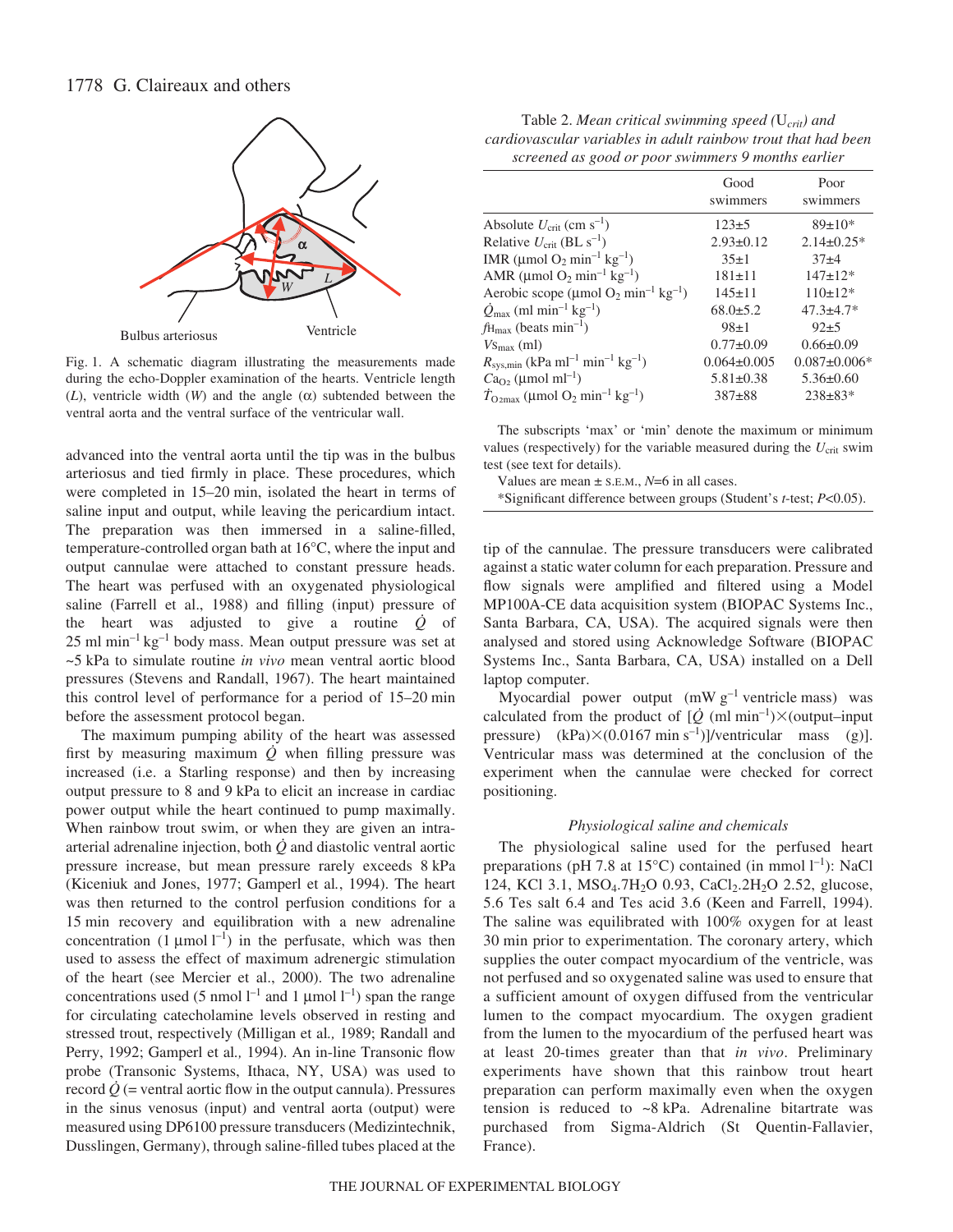## *Cardiac anatomy*

*In vivo* cardiac morphology were assessed for an additional 9 fish per group (good swimmers: mass= $1104 \pm 47$  g, length=425 $\pm$ 7 mm; poor swimmers: mass=1167 $\pm$ 33 g, length=423±4 mm) using echo-Doppler imaging (Esaote-Pie Medical FalcoVet 100 scanner and 7.5 MHz probe, Fontenaysous-Bois, France; accuracy  $\pm 0.3$  mm). Fish were lightly anaesthetised and placed in an operating sling where a handheld probe provided a lateral image of the ventricle, bulbus arteriosus and ventral aorta. The image was stored and subsequently analysed. After calibration, the machine software allowed the measurement of ventricular height (*H*) and length (*L*), as well as the angle  $(\alpha)$  subtended between the ventral aorta and the ventral surface of the ventricular wall (Fig. 1).

## *Data analysis and statistics*

Comparisons between good and bad swimmers for single

variables were performed using a Student *t*-test. The effect of swimming speed on *in vivo* variables was assessed and compared between the two groups using a two-way ANOVA with repeated measures. A probability less than 5% (*P<*0.05) was taken as the limit for statistical significance.

## **Results**

Fish doubled their length and increased their body mass eightfold during the 9-month period between screening and testing (Table 1). There was no significant difference in either body length or mass of good and bad swimmers in either January

Fig. 2. A comparison of mean  $M<sub>O<sub>2</sub></sub>$  and cardiovascular variables during sustained swimming in adult rainbow trout that had been screened as good or poor swimmers 9 months earlier. The mean values are shown only for those speeds at which measurements were collected for all of the animals in each group, i.e. up to  $80 \text{ cm s}^{-1}$  in poor swimmers and up to  $110 \text{ cm s}^{-1}$  in good swimmers. Values are means ± S.E.M., *N*=6. Asterisks above the abscissa denote a significant change in the variable relative to a swimming speed of 30 cm  $s^{-1}$  within either the good (blue) or bad (red) swimmers. There were no significant differences in any variable when compared between good and bad swimmers at any common swimming speed.

or September. However, condition factor (CF) was significantly 5% higher for poor swimmers than good swimmers (Table 1).

### In vivo *performance*

Fish that swam poorly in the screening test had a significantly  $(27%)$  lower  $U_{\text{crit}}$  (both in absolute and relative terms) 9 months later (Table 2). Fig. 2 compares  $\dot{M}_{\text{O}_2}$  and cardiovascular variables during the *U*<sub>crit</sub> protocol for good and poor swimmers. There was no difference in derived IMR (Table 2). Oxygen uptake increased significantly with each increase in swimming speed in both groups, and at common speeds there were no significant differences between the good and poor swimmers (Fig. 2). However, the good swimmers achieved a significantly 19% higher AMR by achieving a higher *U*<sub>crit</sub> and, consequently, had a significantly 24% higher aerobic scope (Table 2).



THE JOURNAL OF EXPERIMENTAL BIOLOGY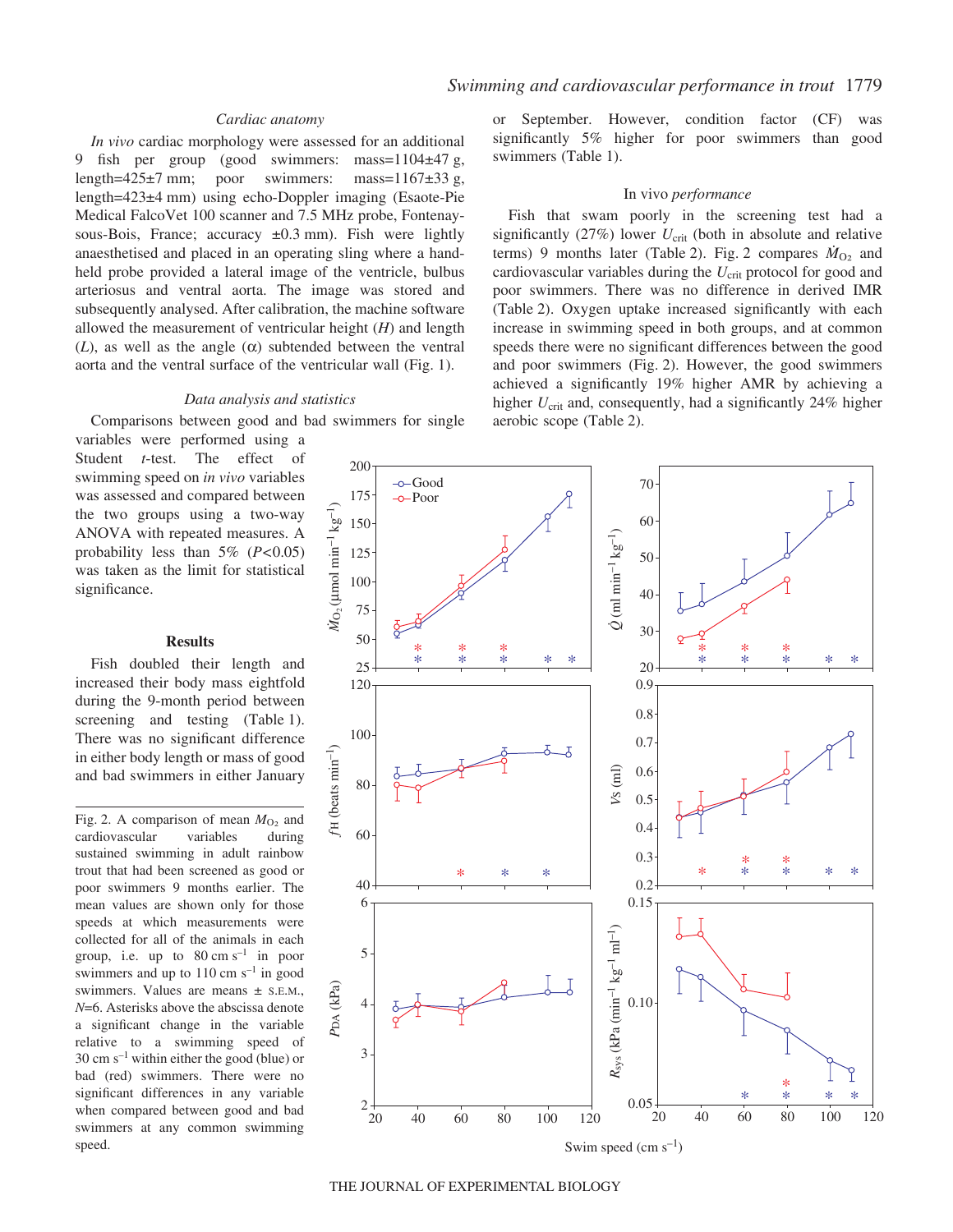

Fig. 3. Comparison of maximum cardiac performance of *in situ* perfused hearts from rainbow trout that had been screened as good or poor swimmers 9 months earlier. \*A significant effect of increasing adrenaline (ADR) within a group; † significant difference (*P*<0.05) between two groups of fish under common conditions. Values are means ± S.E.M., *N*=8 good swimmers; *N*=7 poor swimmers.

Swimming significantly increased  $\dot{Q}$  and, at any common speed,  $Q$  was similar in both good and poor swimmers (Fig. 2). However, maximum  $\dot{Q}$  was significantly (30%) higher for the good swimmers (Table·2). *f*H and *V*S increased significantly in both groups during swimming and in both groups the increase in *Q* during swimming was predominantly a result of increased *Vs* rather than *f*H (Fig. 2). Nevertheless, the maximum values of *f*H and *V*S were not significantly different between the good and poor swimmers (Table 2). Both groups of fish maintained *PDA during exercise (Fig. 2), but the decrease in*  $R_{sys}$  *induced* by exercise (Fig.·2) was significantly (35%) greater in good *vs* poor swimmers (Table 2).

The oxygen content of arterial blood did not differ significantly between good and poor swimmers and was unchanged during the exercise protocol when measured at  $40 \text{ cm s}^{-1}$  and  $80 \text{ cm s}^{-1}$ , which was just prior to fatigue for the poor swimmers. The resting and two exercise values for  $Ca<sub>O2</sub>$ were averaged for each fish prior to calculating the group mean for  $Ca<sub>O<sub>2</sub></sub>$  (Table 2). Maximum  $T<sub>O<sub>2</sub></sub>$  was significantly (39%) higher in good swimmers compared with poor swimmers, as a direct result of the former group's higher maximum *Q*  $(Table 2)$ .

### In vitro *performance*

Under tonic adrenergic stimulation, maximum *Q* was not statistically different between the good and poor swimmers  $(48.0\pm2.7 \text{ ml min}^{-1}\text{ kg}^{-1}$  and  $42.2\pm2.3 \text{ ml min}^{-1}\text{ kg}^{-1}$ ,



Fig. 4. Comparison of maximum power output as output pressure was raised in rainbow trout *in situ* perfused hearts from rainbow trout that had been screened as good or poor swimmers 9 months earlier. Both swim group and output pressure are significant determinants of power output (ANOVA; *P<*0.05) and no interaction between the factors was found. † Pairwise multiple comparisons confirmed the significant difference between good (blue) and poor (red) swimmers at the highest output pressure  $(9 \text{ kPa})$  as well as the significant drop in power output between 8 and 9 kPa in the poor swimmer group. Values are means ± S.E.M., *N*=8 good swimmers; *N*=7 poor swimmers.

respectively; Fig. 3). Maximum stimulation with adrenaline  $(1 \mu \text{mol } 1^{-1})$  significantly increased maximum  $\dot{Q}$  in both good and poor swimmers, but that increase was significantly greater in good swimmers than in poor swimmers (maximum  $\dot{Q}$  increased to 56.4±2.3 ml min<sup>-1</sup> kg<sup>-1</sup> and  $45.9\pm1.9$  ml min<sup>-1</sup> kg<sup>-1</sup>, respectively). Under control (tonic adrenergic stimulation) conditions, *f*H was similar for good and poor swimmers, as was the modest elevation in *f*H produced by maximum adrenergic stimulation (an increase from  $87.1\pm5.4$  beats min<sup>-1</sup> to  $100.9\pm3.9$  beats min<sup>-1</sup> in poor swimmers and from  $89.1\pm4.4$  beats  $min^{-1}$  to 97.5±2.8 beats min<sup>-1</sup> in good swimmers). Similarly, *Vs* was not statistically different between the two swim groups under tonic adrenergic stimulation  $(0.54\pm0.03 \text{ ml in good swimmers})$ *vs* 0.49±0.03 ml in poor swimmers). However, under maximum adrenergic stimulation, *V*S increased significantly in good swimmers  $(0.58\pm0.02 \text{ ml})$ , whereas it decreased significantly in poor swimmers  $(0.46\pm0.03 \text{ ml})$ . Thus, the maximum cardiac pumping ability of poor swimmers was significantly (26%) lower than that of good swimmers.

Cardiac power output was calculated from the product of *Q* and output pressure. The effect of increasing output pressure while the heart was pumping maximally is shown in Fig. 4. Overall, cardiac power output in good swimmers was significantly higher than in poor swimmers. When output pressure was progressively raised from 8 kPa to 9 kPa, power output was unchanged in good swimmers. In contrast, the same increase in output pressure from 8 kPa to 9 kPa in poor swimmers resulted in a significant decrease in power output from  $4.77\pm0.97~\rm mW~g^{-1}$  to  $3.96\pm0.58~\rm mW~g^{-1}$ , which was  $32\%$ lower than the 5.97 mW  $g^{-1}$  for good swimmers. Thus, the hearts from poor swimmers were less able to tolerate a high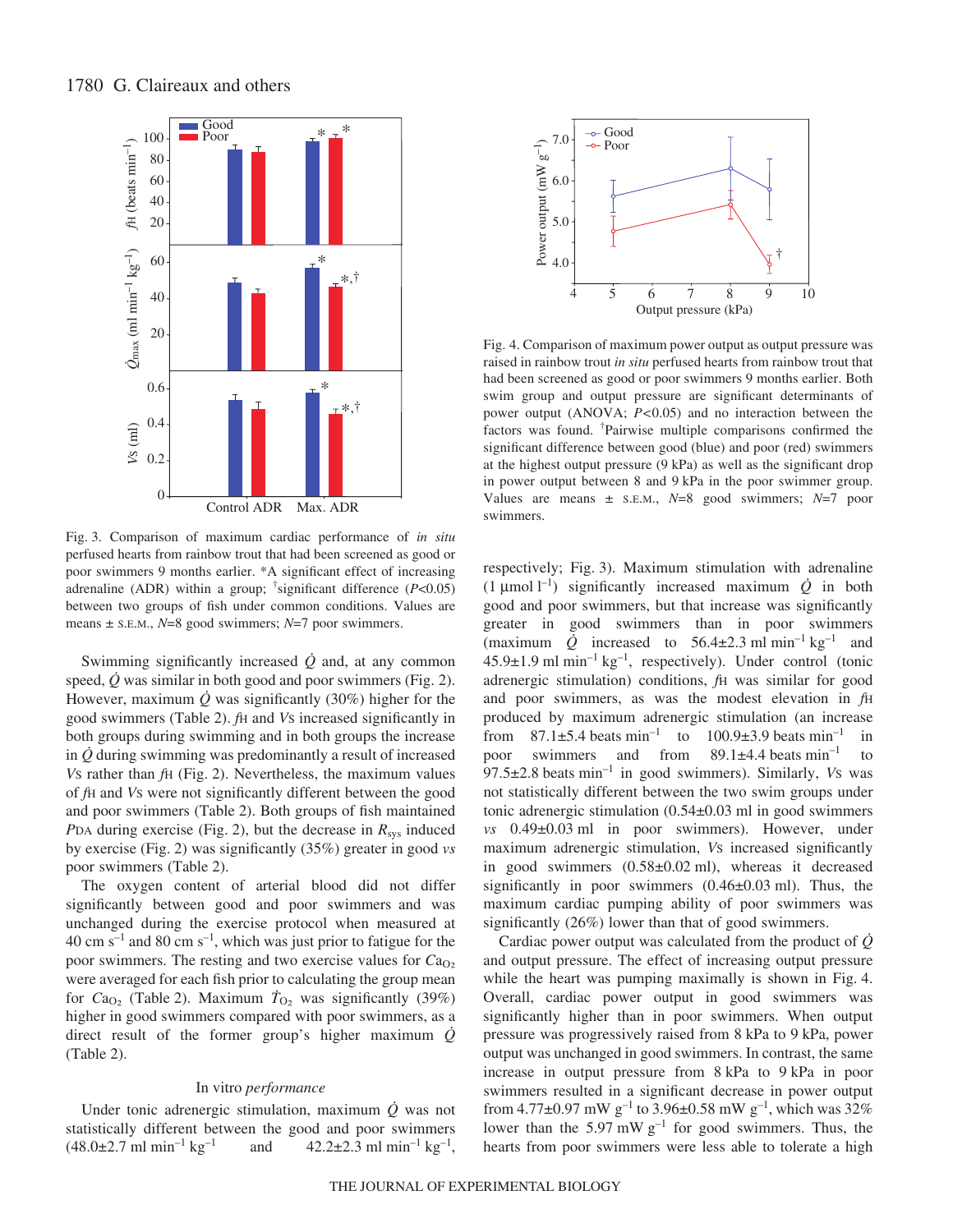Table 3. *Ventricular and aortic morphometrics performed using echo-Doppler imaging from adult rainbow trout that had been screened as good or poor swimmers 9 months earlier*

|                    | Good swimmers   | Poor swimmers    |
|--------------------|-----------------|------------------|
| Angle (deg.)       | $154 + 4$       | $153+5$          |
| Length $(cm)$      | $1.17 \pm 0.04$ | $1.06 \pm 0.04$  |
| Width (cm)         | $1.16 \pm 0.04$ | $1.21 \pm 0.05$  |
| Length/width ratio | $1.01 \pm 0.01$ | $0.88 \pm 0.04*$ |

\*Significant difference between groups (Student's *t*-test; *P*<0.05).

cardiac afterload compared with good swimmers, as well as having a lower maximum *Q*.

#### *Cardiac anatomy*

The ventricle was significantly longer in good swimmers compared with poor swimmers, although there were no differences in ventricular width or the subtended angle (Table 3). As a result, the ventricular length to width ratio was smaller in the poor swimmers (Table 3).

#### **Discussion**

To our knowledge, this is the first combined *in vivo* and *in vitro* examination of maximum cardiac performance in fish as it relates to swimming ability and cardiac anatomy. Earlier studies have trained fish and then measured cardiac performance either *in vivo* during  $U_{\text{crit}}$  tests (Gallaugher et al., 2001) or *in vitro* with perfused heart preparations (Farrell et al., 1991), but never together. The present study provided both *in vivo* and *in vitro* measurements of maximum *Q*, showing that trout screened as good swimmers had a larger cardiac pumping capacity compared with poor swimmers from the same population. Furthermore, good and poor swimmers also differed in ventricular dimensions and the heart's ability to pump against a high resistance, with the implication that the more rounded ventricle of the poor swimmers was a weaker heart.

The *in vivo* values for maximum *Q* in the current study are consistent with other reports for rainbow trout exercising to *U*crit (Kiceniuk and Jones, 1977; Taylor et al*.*, 1996). Kiceniuk and Jones (1977) measured  $\dot{Q}$  indirectly by the Fick equation and found a maximum  $\dot{Q}$  value of 51 ml min<sup>-1</sup> kg<sup>-1</sup> at 11<sup>o</sup>C. Similarly, Thorarensen et al. (1996a) and Brodeur et al. (2001) report maximum  $\dot{Q}$  values for rainbow trout of 49 ml min<sup>-1</sup> kg<sup>-1</sup> at 10°C and 65 ml min<sup>-1</sup> kg<sup>-1</sup> at 12°C, respectively. Taylor et al. (1996) also measured blood flow indirectly, with microspheres, and found that maximum  $\dot{Q}$  was very sensitive to temperature, being 20 ml min<sup>-1</sup> kg<sup>-1</sup> at  $4^{\circ}$ C, 69 ml min<sup>-1</sup> kg<sup>-1</sup> at 11<sup>o</sup>C and decreasing to 42 ml min<sup>-1</sup> kg<sup>-1</sup> at 18°C. Thus, both the good and the poor swimmers in the current study had maximum  $\dot{Q}$  values at 16<sup>o</sup>C that were intermediate between those for 11°C and 18°C reported by Taylor et al. (1996).

The present study, which used individual diversity in swimming performance as a means of segregating two groups of fish, shows similarities with earlier studies in which fish were exercise-trained in an attempt to improve their aerobic capacity. For example, training of rainbow trout at 50% of  $U_{\text{crit}}$ for 1 month increased maximum  $\dot{Q}$  and power output by 17% and 26%, respectively, as measured in perfused hearts (Farrell et al., 1991). In chinook salmon *Oncorhynchus tshawytscha*, training at  $1.5$  *BL* s<sup>-1</sup> did not improve either  $U_{\text{crit}}$  or AMR (Thorarensen et al., 1993), but a more vigorous training protocol that involved them swimming to  $U_{\text{crit}}$  on alternate days for 4 months did elicit a significant 50% increase in AMR (Gallaugher et al., 2001). In the present study, similar differences in maximum *Q* between good and poor swimmers (26% *in vitro* and 30% *in vivo*) were associated with a 19% higher AMR and a 27% higher *U*<sub>crit</sub>. Given this quantitative agreement, it appears that the extremes of inherent individual diversity in maximum  $\dot{Q}$  and associated swimming ability, within a large group of hatchery-raised rainbow trout, are approximately equivalent to the effects of intensive and prolonged training protocols aimed at remodelling salmonid cardiac and aerobic performance.

The finding that rainbow trout retained a swimming performance trait over a 9 month period was not surprising. Numerous studies have demonstrated that swimming performance is a repeatable trait in salmonid and non-salmonid fishes, both in the short term (Randall et al., 1987; Brauner et al., 1994; Kolok and Farrell, 1994; Jain et al., 1998; Farrell et al*.*, 2003) and the long term (Kolok, 1992; Martinez et al., 2002). Although individual diversity in swimming performance has been related to muscle biochemistry (Kolok, 1992; Martinez et al., 2002), we are unaware of any previous linkages of individual diversity in maximum *Q*, AMR, aerobic scope and  $U_{\text{crit}}$ , as revealed in the present study. While the basis for this diversity awaits further study of potential genetic, environmental or even social influences, we believe that the *in vitro* work, by providing definitive information about maximum cardiac pumping capacity, lends direct support for the contention that rainbow trout utilise their maximum cardiac pumping ability at or near  $U_{\text{crit}}$ .

One concern encountered in the present study was that the fish grew faster than anticipated, which resulted in experimental fish that were larger than the preferred optimal for perfused heart work. Because approximately 30% of the outer ventricular wall receives oxygen from a coronary circulation and this was not perfused in the heart preparation, the expectation was that the oxygenated perfusate, which has an oxygen tension nearly 50-times higher than that measured in venous blood passing through the heart at  $U_{\text{crit}}$  (~1.6 kPa; Farrell and Clutterham, 2003), would provide sufficient oxygen delivery to the compact myocardium. This was certainly the case for the poor swimmers because there was an excellent agreement between the maximum *Q* measured *in vivo*  $(47.3 \text{ ml min}^{-1}\text{ kg}^{-1})$  and that measured *in vitro*  $(45.9 \text{ ml min}^{-1} \text{ kg}^{-1})$ . However, the agreement was not quite as good for the good swimmers, where maximum *Q in vivo* was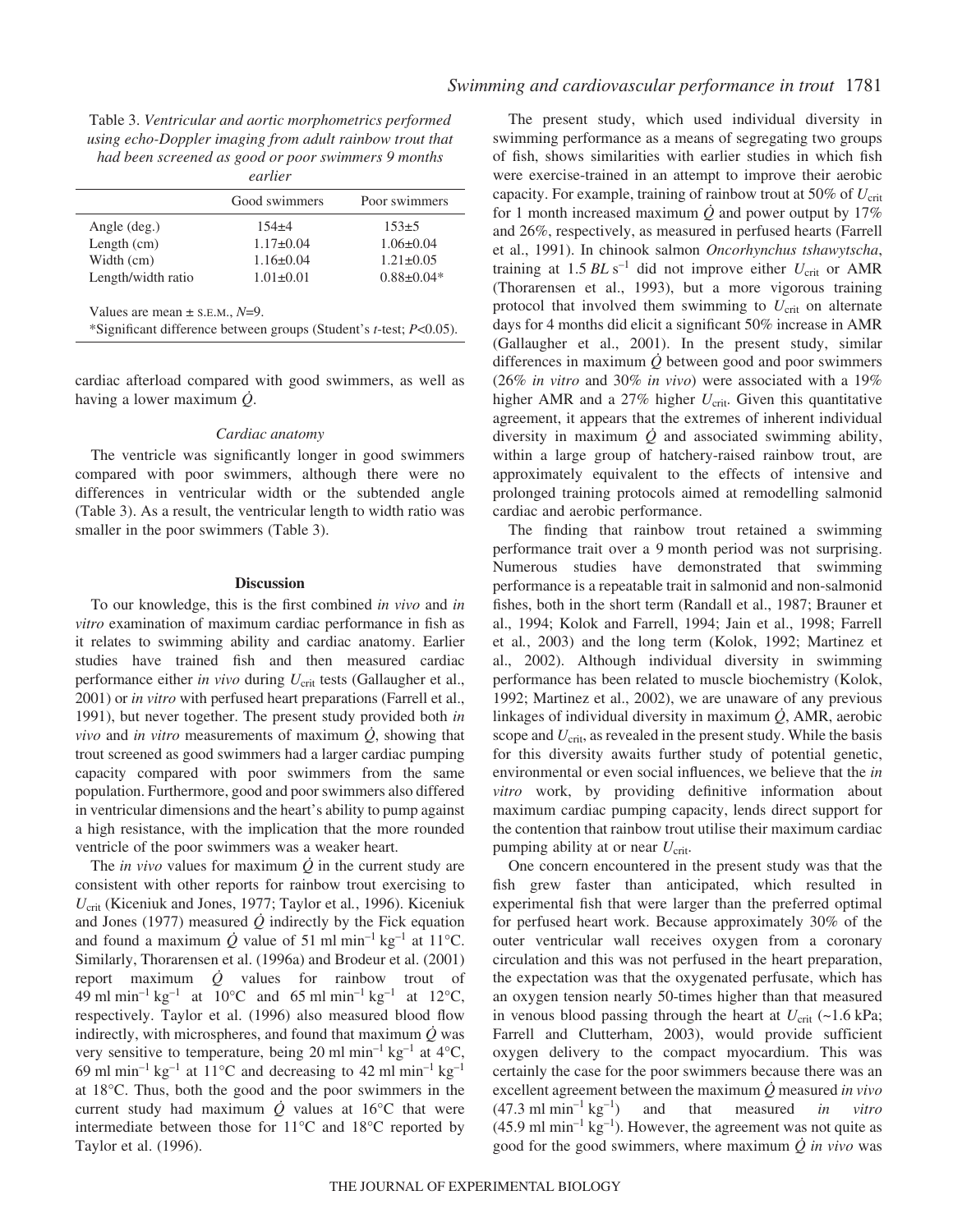68.0 ml min<sup>-1</sup> kg<sup>-1</sup> *vs* 56.4 ml min<sup>-1</sup> kg<sup>-1</sup> *in vitro*. This concern is unlikely to invalidate our main finding that maximum cardiac pumping ability was significantly lower in poor compared with good swimmers, since if anything we underestimated maximum *Q in vitro*.

The difference observed in cardiac anatomy between good and poor swimmers did not translate into a significantly larger *V*S for good swimmers under a condition of tonic adrenergic stimulation. However, hearts from poor swimmers were less sensitive to adrenergic stimulation, which did not increase maximum *Q in vitro*, a fact that may underlie the lower *in vivo* maximum *Q*. Mechanistically, it seems that while a modest positive chronotropic response to adrenergic stimulation was common to good and poor swimmers, the consequence of this elevated *f*H was to modestly decrease maximum *V*S in the poor swimmers. This indicates a limited inotropic action of adrenaline in the poor swimmers, a response that was not observed in the good swimmers. An inotropic deficiency in poor swimmers was further manifested as a lower maximum power output (i.e. maximum *Vs* was not maintained when either output pressure or *f*H was increased). Given this shortcoming, the inability of poor swimmers to decrease  $R_{sys}$  (which sets cardiac afterload) during swimming may have contributed to their lower maximum *Q in vivo*. A limited cardiac response to adrenergic stimulation was expected at 16°C because earlier work has shown that adrenergic sensitivity of rainbow trout hearts falls off at temperatures approaching 18°C (Farrell et al., 1986, 1996), unlike at colder temperatures when adrenergic stimulation may be critical for basic cardiac rhythmicity (Graham and Farrell, 1989) and calcium channel function (Shiels et al., 2003).

Between 20 and 60% of farmed triploid brown trout *Salmo trutta* have been observed with a bent aorta, depending on the origin of the fish (G. Claireaux and J. Aubin, personal observations; Poppe et al., 2003), with an α value of  $>100^\circ$  in the worst cases. In the present work with rainbow trout, aortic deformities were not observed. Hatchery-raised salmonids are also characterised by having a more rounded ventricle than those captured from the wild (Poppe et al., 2003; Gamperl and Farrell, 2004) and this would mean that the *L*/*H* ratio for the ventricle would tend towards unity. The present finding of a reduced ventricular *L*/*H* ratio for poor swimmers is consistent with a more rounded ventricular shape. Furthermore, amongst the individual fish used in the present study, this ventricular ratio was negatively correlated with fish condition factor, i.e. the higher the condition factor, the more rounded the ventricle (Fig. 5). Moreover, when data for wild anadromous rainbow trout (steelhead) from the Clearwater River, Idaho, USA (Poppe et al., 2003) are included on this graph, it becomes clear that condition factor and ventricular shape may be more generally related. There are a variety of potential reasons why these correlations might exist and further work is needed to tease them apart. For example, there is likely an optimum condition factor for swimming performance that would lie somewhere between the states of starvation and obesity. The fish in the present study were very well fed and their condition factors indicated that they were near or above this optimum. Until the relationships



Fig. 5. Relationship between ventricle length/width ratio and condition factor (CF) in rainbow trout that had been screened as good or poor swimmers 9 months earlier. Regression line: *L*/*W* ratio= $-0.87CF+2.23$ ,  $r^2$ =0.78. The black symbol for wild rainbow trout population (Poppe et al., 2003) was not included in the regression analysis.

between cardiac shape, swimming performance, condition factor, reduced maximum cardiac pumping ability and reduced cardiac sensitivity to adrenaline among cultured rainbow trout are resolved, it remains probable that specific culture conditions and practices (e.g. fast growth, lack of physical exercise, nutrition, phenotype and genotype selection, etc.) play a role in the more rounded ventricle of farmed salmonids, and within this aquaculture context, knowledge of ventricular shape in relation to condition factor may have potential to be a predictor of swimming ability. Nevertheless, future studies would do well to consider how a change in relative ventricular mass might affect ventricular shape, given that cold temperature acclimation and sexual maturation (in males) are both known to increase relative ventricular mass in rainbow trout.

#### **List of symbols and abbreviations**

| AMR                | active metabolic rate                               |
|--------------------|-----------------------------------------------------|
| BL                 | body length                                         |
| Ca <sub>O2</sub>   | arterial blood total $O_2$ content                  |
| CF                 | condition factor                                    |
| DA                 | dorsal aorta                                        |
| fH                 | heart rate                                          |
| Н                  | height                                              |
| Hct                | hematocrit                                          |
| <b>IMR</b>         | immobile metabolic rate                             |
| L                  | length                                              |
| $M_{\rm O2}$       | rate of oxygen uptake                               |
| $P_{\text{DA}}$    | dorsal aortic blood pressure                        |
| ġ                  | cardiac output=blood flow rate in the ventral aorta |
| $R_{\rm sys}$      | systemic vascular resistance                        |
| $\dot{T}_{\rm O2}$ | rate of arterial blood $O_2$ transport              |
| $U_{\rm crit}$     | critical swimming                                   |
| Vs                 | cardiac stroke volume                               |
| α                  | angle                                               |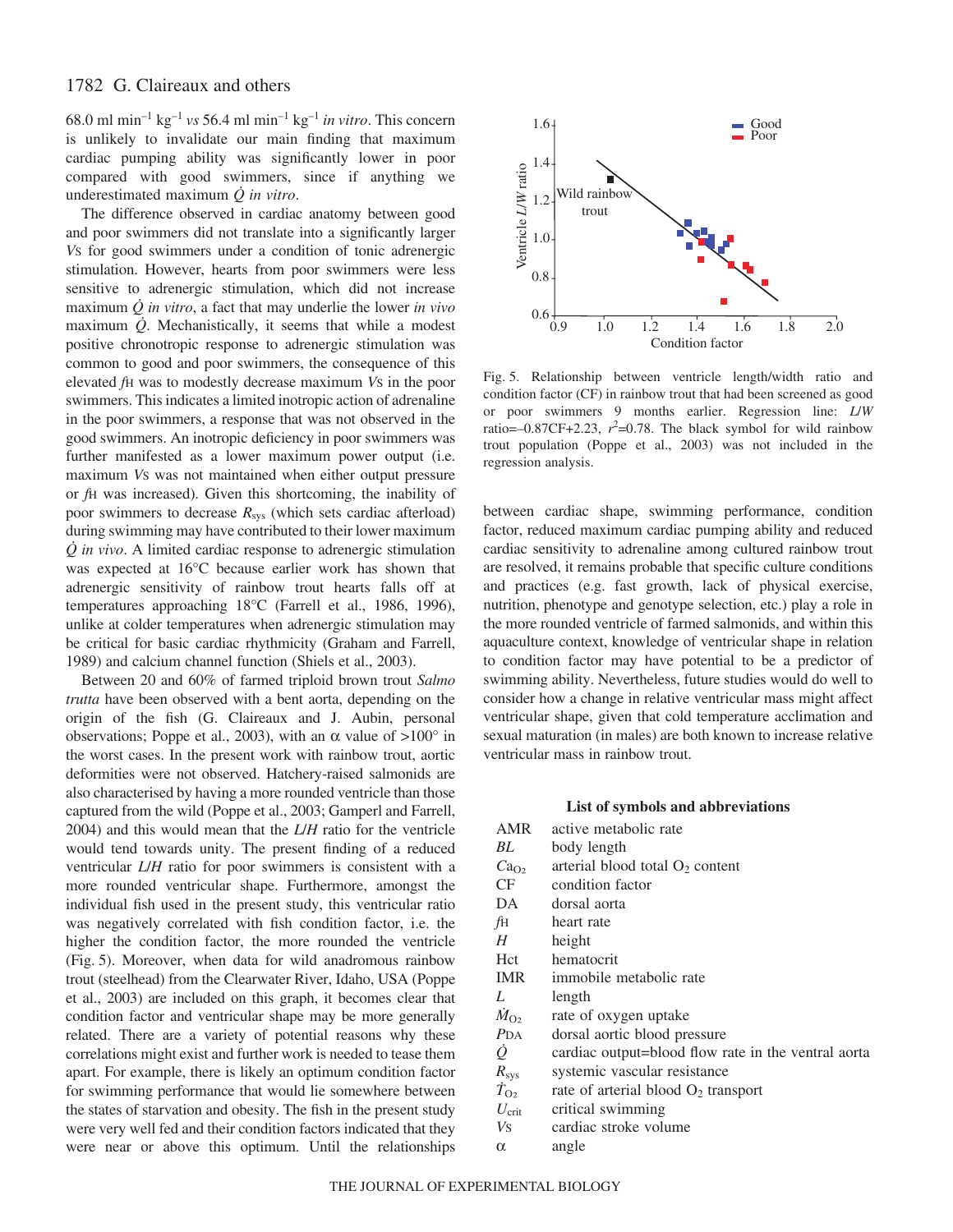The authors are grateful to the staff of the Station Expérimentale Mixte Ifremer-Inra (L. Labbé and L. LeBrun) for their excellent assistance in rearing the trout and during the experiments, and to P. Haffray (Syndicat de Sélection Avicole et Aquacole Français) for his help with the echo-Doppler imaging. Funding was provided by IFREMER (G.C., D.J.M. and A.C.), INRA (J.A.) and by the Natural Sciences and Engineering Research Council Canada (A.P.F.).

#### **References**

- **Alsop, D. H. and Wood, C. M.** (1997). The interactive effects of feeding and exercise on oxygen consumption, swimming performance and protein usage in juvenile rainbow trout (*Oncorhynchus mykiss*). *J. Exp. Biol.* **200**, 2337- 2346.
- Axelsson, M., Altimiras, J. and Claireaux, G. (2002). Post-prandial blood flow to the gastrointestinal tract is not compromised during hypoxia in the sea bass (*Dicentrarchus labrax*). *J. Exp. Biol.* **205**, 2891-2896.
- **Bell, W. H. and Terhune, L. D. B.** (1970). Water tunnel design for fisheries research. *Fish. Res. Bd. Can. Tech. Rep.* **195**, 1-169.
- **Bennett, A. F. and Hicks, J. W.** (2001). Postprandial exercise: prioritisation or additivity of the metabolic responses? *J. Exp. Biol.* **204**, 2127-2132.
- **Blaikie, H. B. and Kerr, S. R.** (1996). Effect of activity level on apparent heat increment in Atlantic cod, *Gadus morhua. Can. J. Fish. Aquat. Sci.* **53**, 2093-2099.
- Brauner, C. J., Iwama, G. K. and Randall, D. J. (1994). The effect of shortduration seawater exposure on the swimming performance of wild and hatchery-reared juvenile coho salmon (*Oncorhynchus kisutch*) during smoltification. *Can. J. Fish. Aquat. Sci.* **51**, 2188-2194.
- Brett, J. R. (1964). The respiratory metabolism and swimming performance of young sockeye salmon. *J. Fish. Res. Bd. Can.* **21**, 1183-1226.
- **Brett, J. R.** (1983). Life energetics of sockeye salmon, *Oncorhynchus nerka*. In *Behavioural Energetics: The Cost of Survival in Vertebrates* (ed. W. P. Aspey and S. I. Lustic), pp. 29-63. Columbus: Ohio State University Press.
- **Brocklebank, J. and Raverty, S.** (2002). Sudden mortality caused by cardiac deformities following seining of preharvest farmed Atlantic salmon (*Salmo salar*) and by cardiomyopathy of postintraperitoneally vaccinated Atlantic salmon parr in British Columbia. *Can. Vet. J.* **43**, 129-130.
- Brodeur, J. C., Dixon, D. G. and McKinley, R. S. (2001). Assessment of cardiac output as a predictor of metabolic rate. *J. Fish Biol*. **58**, 439-452.
- Farrell, A. P. (2002). Cardiorespiratory performance in salmonids during exercise at high temperature: Insights into cardiovascular design limitations in fishes. *Comp. Biochem. Physiol.* **132A**, 797-810.
- **Farrell, A. P., Axelsson, M., Thorarensen, H., Crocker, C. E., Gamperl, A. K. and Cech, J. J., Jr** (2001). Gut blood flow in fish during exercise and severe hypercapnia. *Comp. Biochem. Physiol.* **128A**, 551-563.
- Farrell, A. P. and Clutterham, S. M. (2003). On-line venous oxygen tensions in rainbow trout during graded exercise at two acclimation temperatures. *J. Exp. Biol.* **206**, 487-496.
- **Farrell, A. P., Gamperl, A. K., Hicks, J. M. T., Shiels, H. A. and Jain, K. E.** (1996). Maximum cardiac performance of rainbow trout (*Oncorhynchus mykiss*) at temperatures approaching their upper lethal limit. *J. Exp. Biol.* **199**, 663-672.
- Farrell, A. P., Johansen, J. A. and Graham, M. S. (1988). The role of the pericardium in cardiac performance of the trout (*Salmo gairdneri*). *Physiol. Zool.* **61**, 213-221.
- Farrell, A. P., Johansen, J. A. and Suarez, R. K. (1991). Effects of exercisetraining on cardiac performance and muscle enzymes in rainbow trout, *Oncorhynchus mykiss*. *Fish Physiol. Biochem.* **9**, 303-312.
- **Farrell, A. P., Lee, C. G., Tierney, K., Hodaly, A., Clutterham, S., Healey, M. C., Hinch, S. G. and Lotto A.** (2003). Field-based measurements of oxygen uptake and swimming performance with adult Pacific salmon using a mobile respirometer swim tunnel. *J. Fish Biol.* **62**, 64-84.
- Farrell, A. P., MacLeod, K. R. and Chancey, B. (1986). Intrinsic mechanical properties of the perfused rainbow trout heart and the effects of catecholamines and extracellular calcium under control and acidotic conditions. *J. Exp. Biol.* **125**, 319-345.
- Gallaugher, P. E., Thorarensen, H. and Farrell, A. P. (1995). Hematocrit in oxygen transport and swimming in rainbow trout (*Oncorhynchus mykiss*). *Respir. Physiol.* **102**, 279-292.

**Gallaugher, P. E., Thorararensen, H., Kiessling, A. and Farrell, A. P.**

(2001). Effects of high intensity exercise training on cardiovascular function, oxygen uptake, internal oxygen transfer and osmotic balance in chinook salmon (*Oncorhynchus tshawytscha*) during critical speed swimming. *J. Exp. Biol.* **204**, 2861-2872.

- Gamperl, A. K. and Farrell, A. P. (2004). Cardiac plasticity in fishes: environmental influences and intraspecific differences. *J. Exp. Biol.* **207**, 2539-2550.
- Gamperl, A. K., Pinder, A. W. and Boutilier, R. G. (1994). Effect of coronary ablation and adrenergic stimulation on *in vivo* cardiac performance in trout (*Oncorhynchus mykiss*). *J. Exp. Biol.* **186**, 127-143.
- **Graham, M. S. and Farrell, A. P.** (1989). The effect of temperature acclimation and adrenaline on the performance of a perfused trout heart. *Physiol. Zool.* **62**, 38-61.
- Jain, K. E., Birtwell, I. K. and Farrell, A. P. (1998). Repeat swimming performance of mature sockeye salmon following a brief recovery period: a proposed measure of fish health and water quality. *Can. J. Zool.* **76**, 1488- 1496.
- Jobling, M. (1981). The influences of feeding on the metabolic rate of fishes: a short review. *J. Fish. Biol.* **18**, 385-400.
- **Keen, J. E. and Farrell, A. P.** (1994). Maximum prolonged swimming speed and maximum cardiac performance of rainbow trout, *Oncorhynchus mykiss*, acclimated to two different temperatures. *Comp. Biochem. Physiol.* **108A**, 287-295.
- **Kiceniuk, J. W. and Jones, D. R.** (1977). The oxygen transport system in trout (*Salmo gairdneri*) during sustained exercise. *J. Exp. Biol.* **69**, 247-260.
- **Kolok, A. S.** (1992). Morphological and physiological correlates with swimming performance in juvenile largemouth bass. *Am. J. Physiol.* **263**, R1042-R1047.
- **Kolok, A. S. and Farrell, A. P.** (1994). Individual variation in the swimming performance and cardiac performance of northern squawfish, *Ptychocheilus oregonensis*. *Physiol. Zool.* **67**, 706-722.
- **Lee, C. G., Farrell, A. P., Lotto, A., MacNutt, M. J., Hinch, S. G. and** Healey, M. C. (2003). The effect of temperature on swimming performance and oxygen consumption in adult sockeye (*Oncorhynchus nerka*) and coho (*O. kisutch*) salmon stocks. *J. Exp. Biol.* **206**, 3239-3251.
- **Legrow, S. M. and Beamish, F. W. H.** (1986). Influence of dietary protein and lipid on apparent heat increment of rainbow trout, *Salmo gairdneri*. *Can. J. Fish. Aquat. Sci.* **43**, 19-25.
- **Martinez, M., Guderley, H., Nelson, J. A., Webber, D. and Dutil, J.-D.** (2002). Once a fast cod, always a fat cod: Maintenance of performance hierarchies despite changing food availability in cod (*Gadus morhua*). *Physiol. Biochem. Zool.* **75**, 90-100.
- **McKenzie, D. J., Cataldi, E., Owen, S., Taylor, E. W. and Bronzi, P.** (2001). Effects of acclimation to brackish water on the growth, respiratory metabolism and exercise performance of Adriatic sturgeon (*Acipenser naccarii*). *Can. J. Fish. Aquat. Sci.* **58**, 1104-1112.
- **McKenzie, D. J., Dalla-Valle, A. Z., Piccolella, M., Taylor, E. W. and Steffensen, J. F.** (2003b). Tolerance of chronic hypercapnia by the European eel (*Anguilla anguilla*). *J. Exp. Biol.* **206**, 1717-1726.
- **McKenzie, D. J., Martinez, R., Morales, A., Acosta, J., Morales, R.,** Taylor, E. W., Steffensen, J. F. and Estrada M. P. (2003a). Effects of growth hormone transgenesis on metabolic rate, exercise performance and hypoxia tolerance in tilapia hybrids. *J. Fish Biol.* **63**, 398-409.
- **Mercier, C., Altimiras, J., Axelsson, M., Claireaux, G., Lefrancois, C., Imbert, N. and Farrell, A. P.** (2001). *In vitro* cardiac performance in triploid brown trout (*Salmo trutta*) acclimated to two temperatures. *J. Fish Biol.* **60**, 117-137.
- Mercier, C., Aubin, J., Lefrançois, C. and Claireaux, G. (2000). Cardiac disorders in farmed adult brown trout (*Salmo trutta*). *J. Fish Dis.* **23**, 243-250.
- **Milligan, C. L., Graham, M. S. and Farrell, A. P.** (1989). The response of trout red cells to adrenaline during seasonal acclimation and changes in temperature. *J. Fish Biol*. **35**, 229-236.
- Nelson, J. A., Tang, Y. and Boutilier, R. G. (1996). The effects of salinity change on the exercise performance of two Atlantic cod (*Gadus morhua*) populations inhabiting different environments. *J. Exp. Biol.* **199**, 1295-1309.
- Poppe, T. T., Johansen, R., Gunnes, G. and Tørud, B. (2003). Heart morphology in wild and farmed Atlantic salmon *Salmo salar* and rainbow trout *Oncorhynchus mykiss. Dis. Aquat. Org.* **57**, 103-108.
- Poppe, T. T., Johansen, R. and Tørud, B. (2002). Cardiac abnormality with associated hernia in farmed rainbow trout *Oncorhynchus mykiss. Dis. Aquat. Org.* **50**, 153-155.
- Poppe, T. T. and Taksdal, T. (2000). Ventricular hypoplasia in farmed Atlantic salmon *Salmo salar*. *Dis. Aquat. Org.* **42**, 35-40.
- **Randall, D. J., Mense, D. and Boutilier, R. G. (1987).** The effects of burst